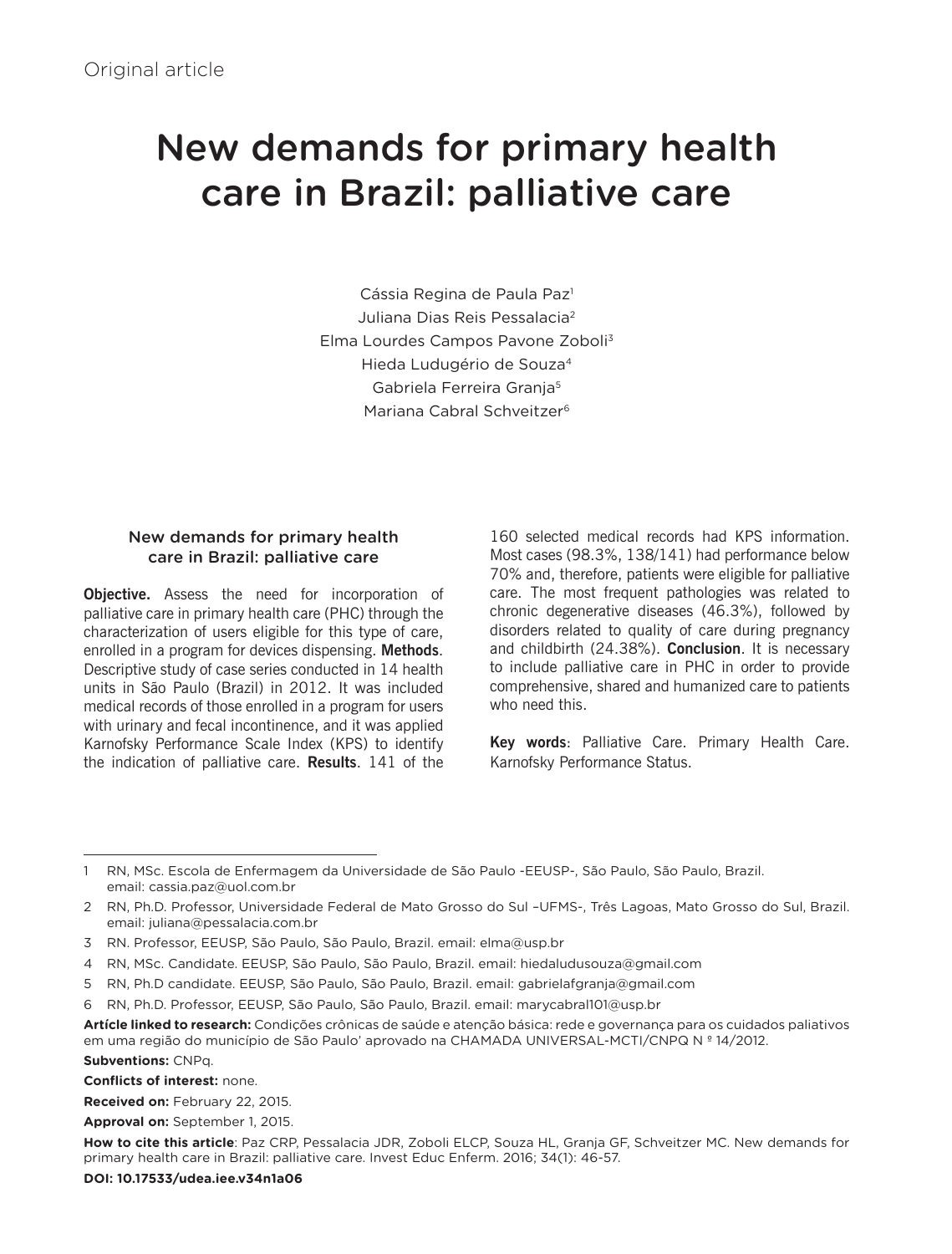#### Nuevas demandas para la atención primaria em salud en Brasil: los cuidados paliativos

**Objetivo**. Evaluar la necesidad de la incorporación de los cuidados paliativos en la Atención Primária en Salud (APS), a partir de la caracterización de los usuarios elegibles para esta modalidad de cuidados, registrados em um programa de dispensación de insumos. **Métodos.** Investigación descriptiva del tipo series de casos realizada en 14 unidades de salud del municipio de São Paulo (Brasil) en 2012. Fueron incluídas las historias clínicas de los usuarios registrados en um programa de dispensación de insumos para las incontinencias urinaria y fecal, siendo aplicado el Índice de *Karnofsky* (KPS) para identificar la indicación de cuidados paliativos. **Resultados.** 141 de las 160 historias clínicas seleccionadas tenían información de KPS. La mayoría de los casos (98.3%, 138/141) tenían desempeño por debajo del 70%, por lo cual eran pacientes elegibles para cuidados paliativos. Las patologías con mayor frecuencia se relacionaban con cuadros crónicos y degenerativos (46.3%), seguidos por las patologías relacionadas com la calidad de la atención de la gestación y el parto (24.38%). **Conclusión.** Existe necesidad de incluir los cuidados paliativos en la APS, con el fin de brindar un cuidado integral, compartido y humanizado a los pacientes que lo requieren.

**Palabras clave**: Cuidados Paliativos. Atención Primaria de Salud. Estado de Ejecución de Karnofsky

#### **Novas demandas para a atenção primária à saúde no Brasil: os cuidados paliativos**

**Objetivo.** Avaliar a necessidade de incorporação dos cuidados paliativos na atenção primária à saúde (APS) a partir da caracterização dos usuários elegíveis para este tipo de cuidados, registrados em um programa de dispensação de insumos. **Métodos**. Estudo descritivo do tipo série de casos, realizado em 14 unidades de saúde do município de São Paulo (Brasil), em 2012. Foram incluídos prontuários de inscritos em um programa de distribuição de insumos para usuários com incontinência urinária e fecal, sendo aplicada Escala de Performance de Karnofsky (KPS) para identificar a indicação de cuidados paliativos. **Resultados**. 141 dos 160 prontuários selecionados tinham informações de KPS. A maioria dos casos (98,3%, 138/141) teve desempenho abaixo de 70% e, portanto, eram pacientes elegíveis para cuidados paliativos. As patologias mais frequentes relacionavam-se a quadros crônicodegenerativos (46,3%), seguidas pelas patologias relacionadas com a qualidade da atenção à gestação e ao parto (24,38%). **Conclusão.** Há necessidade de se incluir cuidados paliativos na APS, a fim de prestar um cuidado integral, compartilhado e humanizado aos pacientes que necessitam deste.

**Palabras chave**: Cuidados Paliativos. Atenção Primária à Saúde. Avaliação de Estado de Karnofsky.

## **Introduction**

The whole world is going through a demographic transition, with an increase in the number of elderly people and chronic noncommunicable diseases  $(CNCD)^{1.4}$  such as cancer, diabetes and cardiovascular diseases, many of them in advanced stages. Because of the technological advances regarding the detection and treatment of these diseases, which once progressed rapidly and led to certain death, they now become chronic conditions, with an increasing number of symptoms and functional decline throughout the years. $<sup>1</sup>$  These advances contributed to the</sup> increase of life expectancy, which creates a growing number of fragile people who suffer from several chronic health conditions.<sup>4</sup> It is estimated that in Europe 4.8 million people die every year, and two million die from severe chronic diseases such as cancer. Thus, facing the increasing number of elderly people and people living with CNCD, the World Health Organization (WHO) and the European Union (EU) now recognize the importance of Palliative Cares (PC) at the end of life for public health.<sup>2</sup>

In Brazil, PC are mainly offered in hospitals, since this type of care is part of the Primary Health Care (PHC). Despite the fact that this level of care has specific home care programs, data from 2010, divulged by the Informatics Department of the Unified Health System (DATASUS), show that the hospital is where most deaths occur, reaching up to 80% of the cases.<sup>5</sup> Initially, the PC were related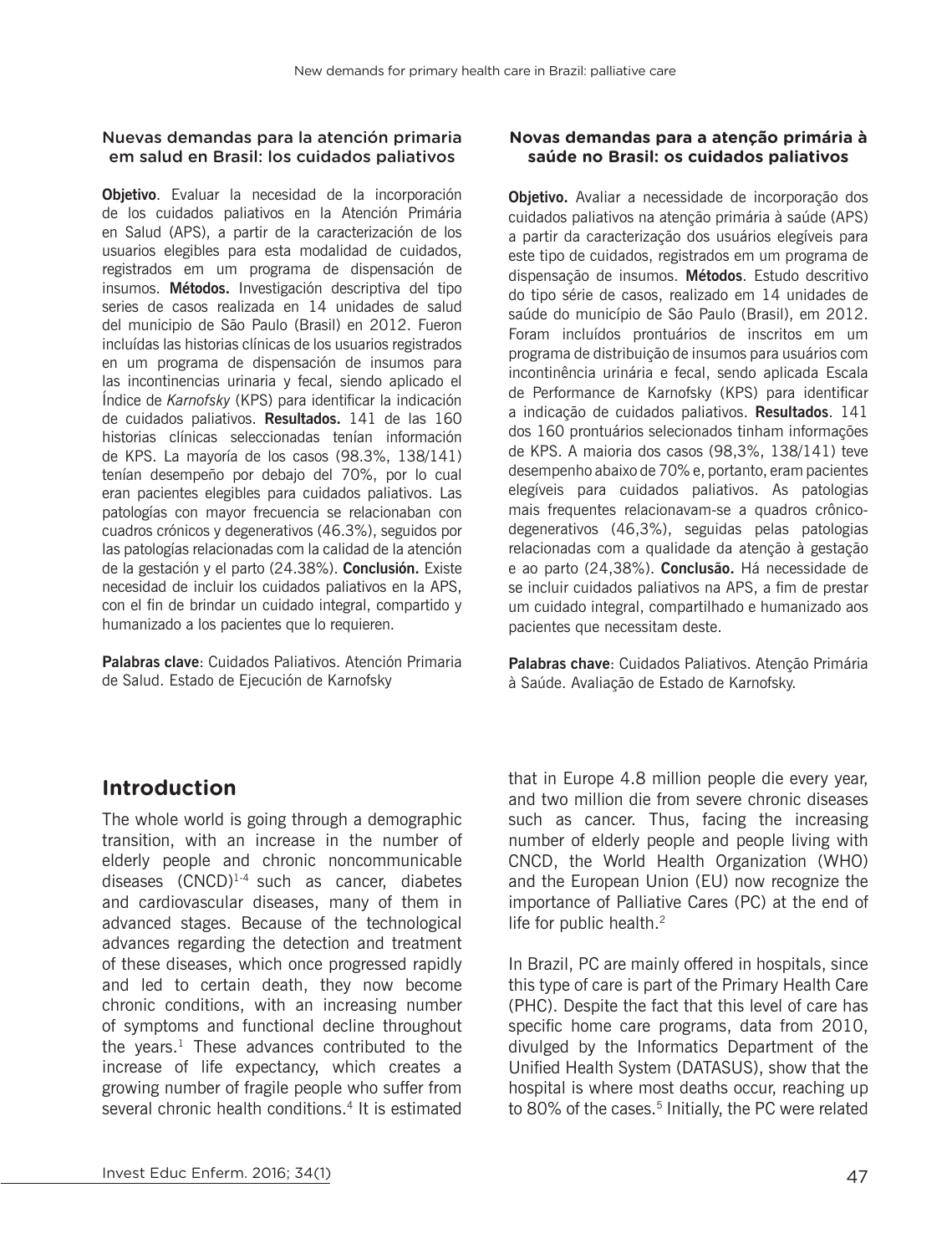to care given to patients with cancer. However, there is now a strong movement for the inclusion of other chronic diseases such as, for example, Acquired Immune Deficiency Syndrome (AIDS), congestive heart failure and neurological diseases. This movement is happening because of the growing effort to include this type of care in  $PHC<sup>1</sup>$ . In this sense, many countries have discussed and implemented initiatives that include PC in  $PHC^{1,2}$ , among them Canada, Spain<sup>5</sup> and, recently, Brazil.<sup>1</sup> However, despite current intense debates about including PC as a type of primary care, it is estimated that about 20 million people all over the world still die without having access to this type of care, which could minimize the suffering and pain of these patients and their families.<sup>3</sup>

Palliative cares started during the Middle Ages, and they were the main type of care offered by religious institutions until the 18th century. Os CP tiveram sua origem na Idade Média, sendo o principal tipo de cuidado oferecido pelas instituições hospitalares religiosas até o século XVIII. Recently, the concept introduced by Saunders regarding specialized care for patients outside therapeutic possibilities led to the creation of specialized units called hospices.<sup>6</sup> Still, the development and world expansion of PC as a multi-professional approach total, active and continuing care given to the patients and their families, $1,3,7,8$  is very recent, beginning in 1967, with the foundation of St. Christopher's Hospice, in London.<sup>6</sup> Nowadays, PC are not a specific place to die, but a philosophy of care wherever the patient is, including their home. $6$  One criterion for being eligible for PC is that the patient suffer from at least one of the following diseases or conditions: Alzheimer's and other types of dementia, cancer, cardiovascular diseases (excluding sudden deaths), cirrhosis of the liver, congenital anomalies, meningitis, immune and hematological disorders, neonatal conditions, Chronic Obstructive Pulmonary Disease (COPD), diabetes, Human Immunodeficiency Virus Infection (HIV/AIDS), renal failure, multiple sclerosis, Parkinson's disease, rheumatoid arthritis and resistant tuberculosis.<sup>9</sup> One of the most accepted eligibility criterion refers to the patient's life expectancy; the United States' Medicare establishes a minimum of six-month life

expectancy for the patient to receive exclusive PC. In order to establish this prognosis and recommend the PC, the instrument "ability for everyday tasks" is used. From this concept, the recommendation for PC becomes necessary when the patient is incapable of performing such tasks as moving around, feeding, and shows to be incontinent.<sup>10</sup>

However, there is still difficulty in establishing these eligibility criteria and also in deciding on these "terminal" diagnoses. This difficulty has been causing the use of prolonged interventions instead of the use of treatments to lessen suffering. Another problem is the discontinuity of treatment when transitioning from curative to palliative care, which causes the patients and their families to abandon treatment and isolate themselves. $3$  Faced with this challenge, studies that focus on the identification of eligibility criteria for PC become relevant, since they constitute a necessary modality of care for treating this new demand by the population. In the Brazilian context, the Program for Community Health Agents (PCHA) and the Family Health Strategy (FHS), widely known around the country, although they were not originally developed to work with PC, may be structured to incorporate this type of care. The argument is that the community agents, because they know their communities so well, would be important links between the patients and the rest of the PHC team, since they would find out about the existence of these patients and identify their needs and the needs of their families<sup>1</sup>. Thus, a discussion about the need to incorporate these cares in PHC becomes necessary, considering the benefits of this incorporation for the quality of life of the patients and their families and for the organization of the health system. We understand that this incorporation may help decrease the patients' abandonment of the treatment and their suffering since, due to the characteristics of this type of care, it can cause hospitals and the PHC to work better together<sup>1</sup>. This study had the goal of discussing the incorporation of palliative cares to primary health care from the characterization of the users eligible to this type of care who were enrolled in a program for devices dispensing.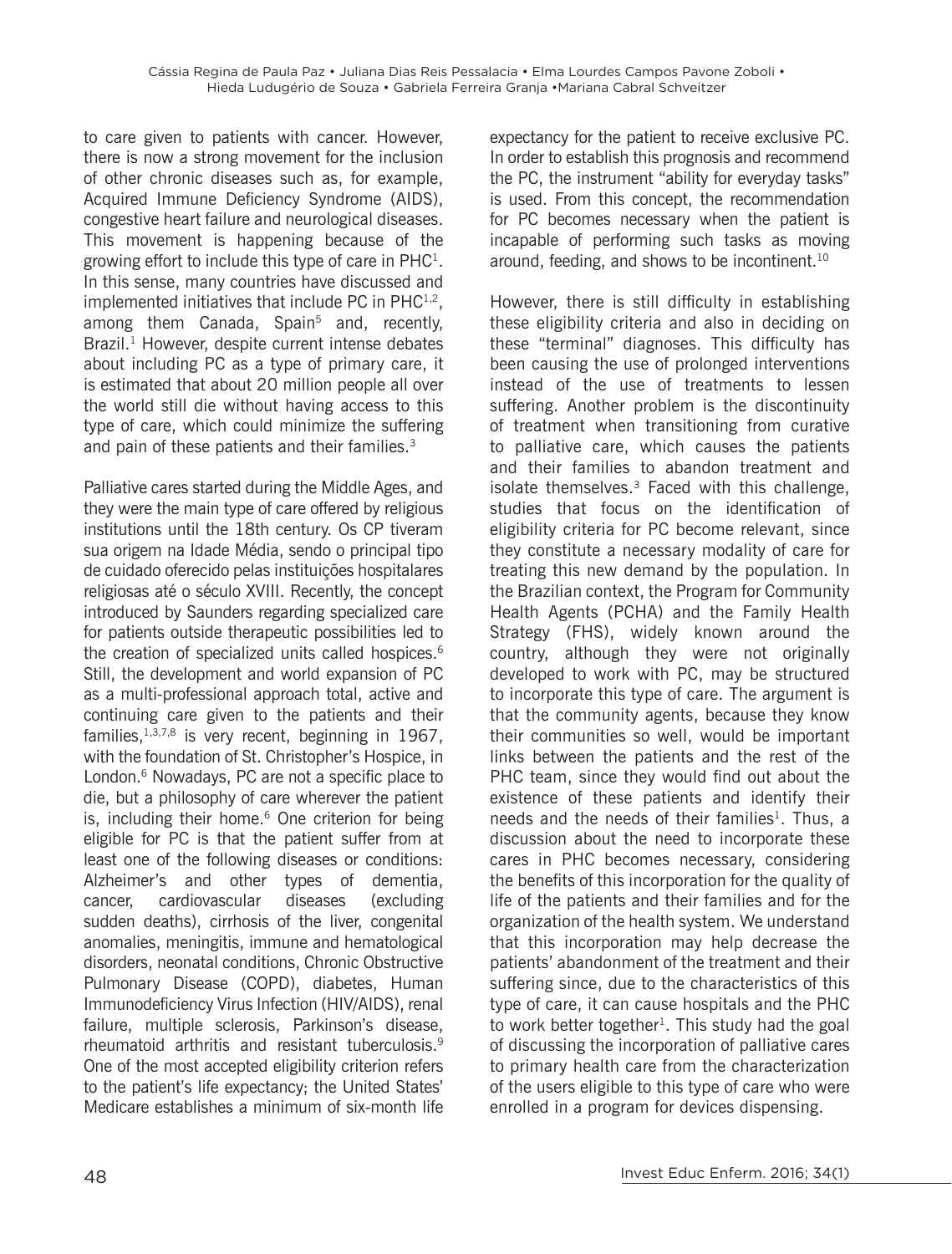# **Methods**

Case studies are used as exploratory steps in the research of phenomena which have not been investigated, but require further study, in a reduced number of cases, in order to identify observation categories or generate hypotheses for further studies. $^{11}$  The context of the study were 14 health units in the PHC of the Parelheiros region, which has over 80% of its territory covered by the Family Health Strategy (FHS), in São Paulo, Brazil. The study was conducted in that region because it was considered by the City Health Department (CHD) of the city as one of the areas with high need for health care that should be prioritized in the distribution of health services in the city. Data collection was conducted between June and July 2012, from records containing the list of registered users enrolled in the Program for Dispensing of Urinary/Fecal Incontinency Matter (PDUFIM) and records of the users registered in this Program in the healthcare facilities that were surveyed. The choice of users registered in the Program was intentional, because of the access to information and the characteristics of the studied group. That is, from this Program, the patients who could be recommended for palliative cares could be identified, because of the relationship between functional abilities and recommendation for this type of care. The PDUFIM treats people who are older than three years old and are placed on stage 4 or 5 of Functional Incapability for Everyday Life Activities, based on the Scale for the Evaluation of Functional Incapability of the Spanish Red Cross. This scale is classified as follows: stage 0: patient depends completely on oneself and walks normally; stage 1: performs everyday activities sufficiently, has some difficulties with complicated movements; stage 2: presents some difficulties in everyday activities, and needs support sometimes; walks with the aid of a cane or something similar; stage 3: presents severe difficulties in everyday activities and needs support for almost all of them; walks with difficulty and needs the help of at least one person; stage 4: cannot perform any everyday activity without help; walks with a lot of difficulty, with the help of at least two people; stage 5: immobilized in a bed or couch, needs continued care.10 It is important to highlight that in the city of São Paulo the assessment of the patient following this scale is a criterion for the recommendation of home palliative cares..

The data of the users selected from the charts were: sex, age, International Classification of Diseases (ICD) of the type of incontinence, ICD of the base disease, classification on the Scale for the Evaluation of Functional Incapability of the Spanish Red Cross, ICD of the current disease and observations. In order to identify the users registered on the PDUFIM who could be recommended for PC, the Karnofsky Performance Scale (KPS) was applied, based on the chart records of these users regarding complaints, signs and referred symptoms, and the ability for self-care and performance of everyday activities. The KPS was developed as a way of assessing patients' ability to perform ordinary tasks, based on the doctors' clinical observation. This scale is considered to be very useful for the assessment of patients receiving PC, although its use is not restricted to this public. The scale is divided as follows: 100% - normal, no complaints, no signs of disease; 90% - capable of performing ordinary activities, few signs or symptoms of disease; 80% - performs ordinary activities with some difficulty, has some signs and symptoms; 70% capable of caring for oneself, incapable of performing ordinary activities and working; 60% - needs some help, is capable of taking care of most personal needs; 50% frequently needs help and medical care; 40% - incapable, needs special care and help; 30% - severely incapable, should be admitted to a hospital but has no risk of death; 20% - very sick, needs immediate admission and support measures or treatment; 10% - dying, rapid progression towards a fatal disease; 0% death.10 The patients are divided into different groups in relation to the type of assistance they need for their personal care. We consider that patients with performances of under 70% in the KPS scale have early recommendation for PC, and a performance of 50% in this scale indicates low life expectancy, reaffirming that these patients are eligible for PC.10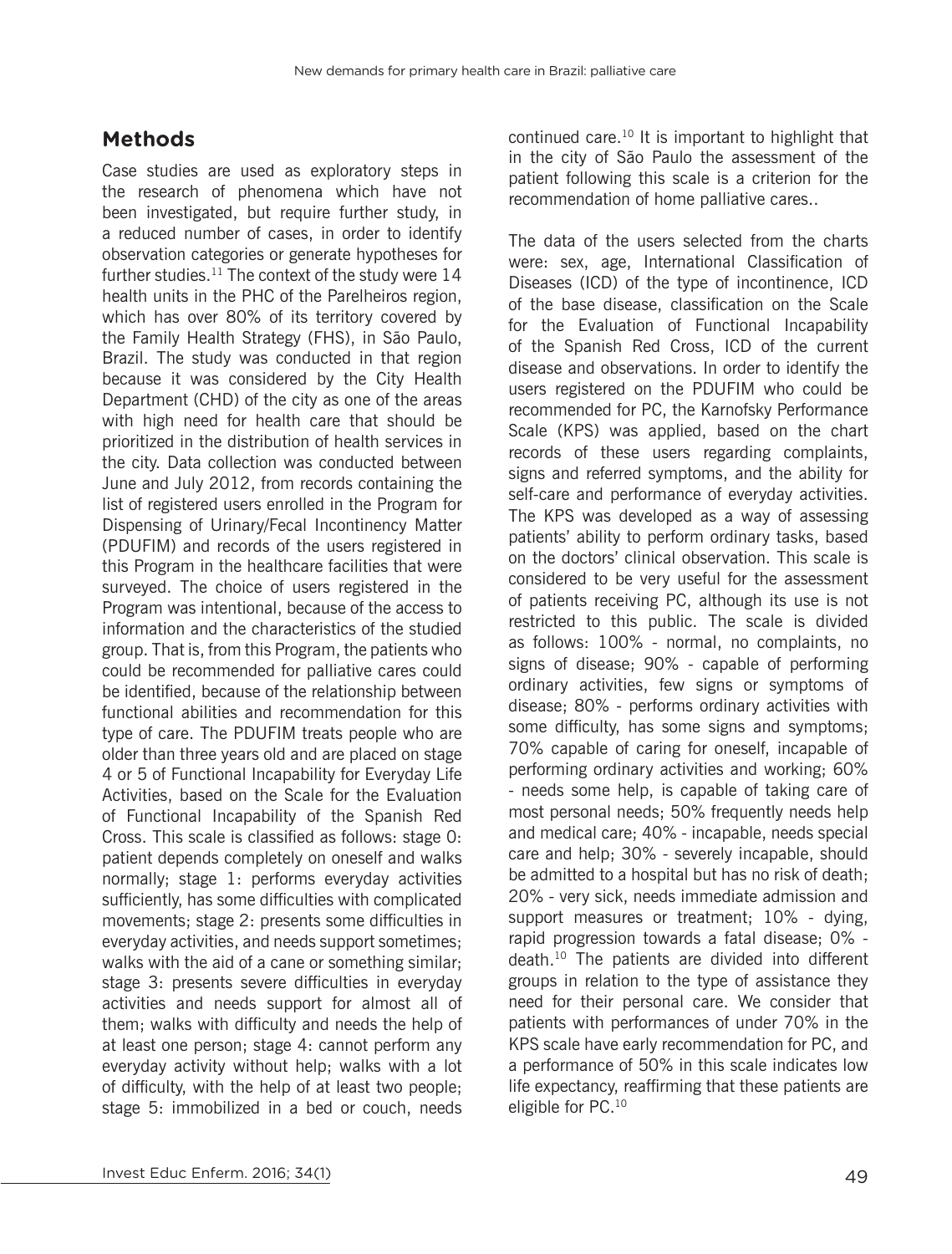Thus, the study was performed following these steps: 1 – Initial contact with the managers from the 15 health units of the area for planning the research activities. During this stage, one unit was excluded because the manager was on vacation. 2 – Data collection from the 180 records from patients enrolled in the PDUFIM. During this stage, only 160 patient records were found. 3 – Locating the charts of the patients enrolled in the Program for applying the KPS. In this stage, we applied the scale to 141 charts from 11 units. Two health units were excluded because they did not keep the necessary information for the data collection instrument. Data was analyzed through simple descriptive statistics and were presented in charts and tables, and in a descriptive manner. The study was approved by the Ethics Committee for Research of the Health Department of São Paulo on May 8th, 2012, under register n° 071/12. All participants (users of the PDUFIM) signed a Clarified Consent Term (CCT), and they were all told why their data was being collected.

## **Results**

From the 14 Basic Health Units (BHU) selected for this study, data could not be collected in only one because the manager was on vacation. This exclusion happened during the first stage of the research when the managers from the selected units were being contacted. In the 13 remaining units, there were 180 (100%) users enrolled in the PDUFIM, as shown in Table 1. However, only 160 (88.8%) registers from these users were found for data collection.

|  |                                                                         | <b>Table 1.</b> Distribution of the number of users enrolled in the PDUFIM (n=180), |
|--|-------------------------------------------------------------------------|-------------------------------------------------------------------------------------|
|  | according to location, name of the health unit and enrolled population. |                                                                                     |

| <b>Health Unit</b> | <b>Enrolled population</b> | $N^{\circ}$ of users $\%$ of users |        |
|--------------------|----------------------------|------------------------------------|--------|
| Urban area         |                            |                                    |        |
| Iporã              | 14 243                     | 40                                 | 22.22  |
| Vargem Grande      | 17 526                     | 32                                 | 17.78  |
| Recanto            | 17 526                     | 23                                 | 12.78  |
| Vila Roschel       | 5849                       | 14                                 | 7.78   |
| Silveira           | 3 4 3 3                    | 9                                  | 5.00   |
| Colônia            | 4848                       | 8                                  | 4.44   |
| Vila Marcelo       | 5 2 8 1                    | 7                                  | 3.89   |
| Sub-total          | 68 706                     | 133                                | 73.89  |
| Rural area         |                            |                                    |        |
| Fontes             | 6 5 2 5                    | 15                                 | 8.33   |
| Barragem           | 5 2 1 0                    | 12                                 | 6.67   |
| Marsilac           | 2 0 0 0                    | 6                                  | 3.33   |
| Embura             | 5419                       | 6                                  | 3.33   |
| Dom Luciano        | 1734                       | 6                                  | 3.33   |
| Nova Améria        | 3725                       | 2                                  | 1.11   |
| Sub-total          | 24 613                     | 47                                 | 26.11  |
| Total              | 93 319                     | 180                                | 100.00 |

The minimum and maximum age of the users enrolled in the PDUFIM varied from 4 to 98 years old, and the average age was 46.6 years old, with standard deviation of 29.8 years, which shows a prevalence of young adults in the analyzed population. Regarding sex, 78 participants were male (48.75%) and 82 were female (51.25%). In the age group from 15 to 49 years old, there were more male users (15.63%) than female users (10.63%). However, from 60 years old and on,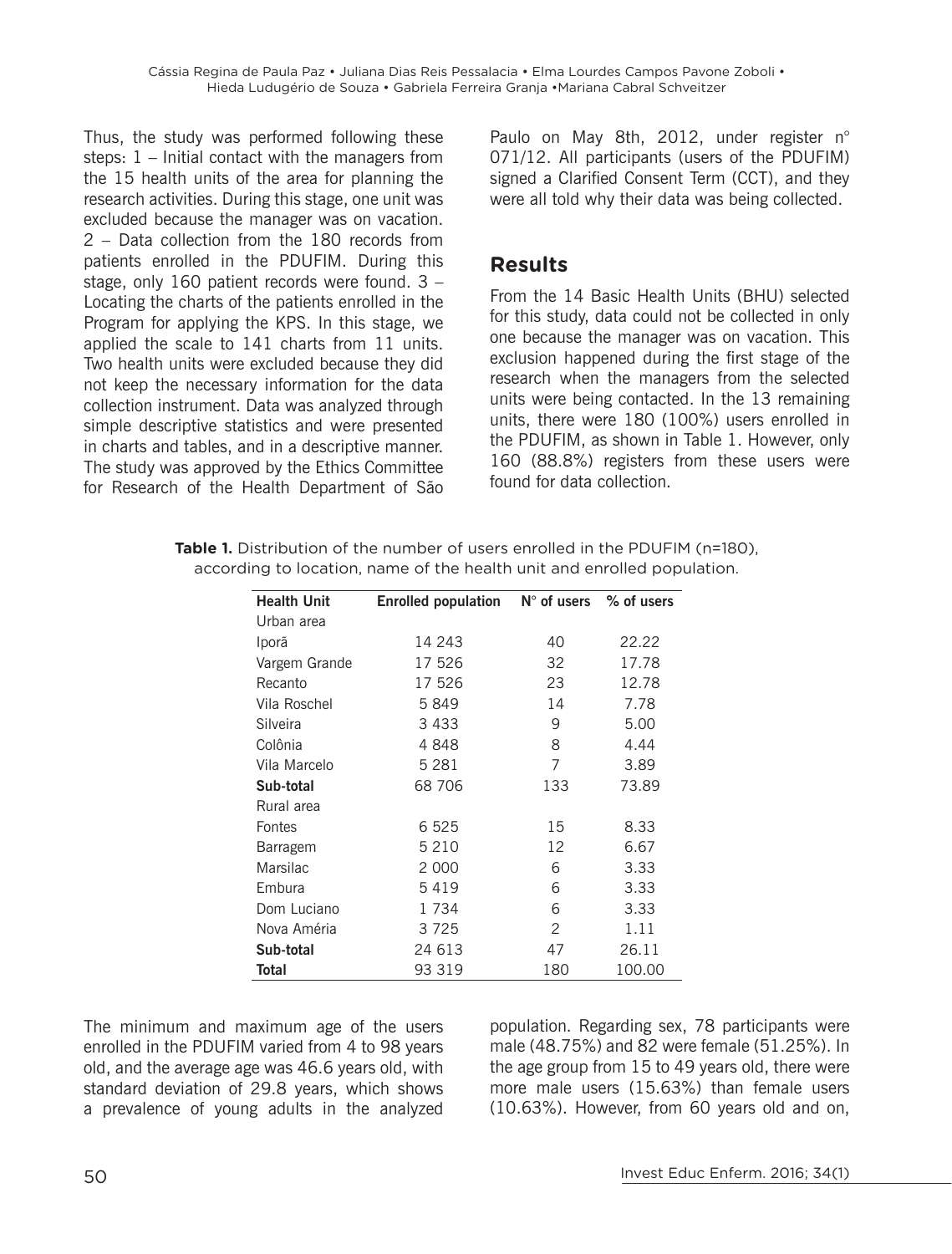these numbers are inverted, with 25.63% women and 18.76% men.

The diseases that led to the enrollment in the Program are also different in these age groups. From 15 to 49 years old there were more users with traumatic brain injury (TBI) (six cases) when compared to the elderly (two cases). From 60 years old and on, chronic health conditions were predominant, such as: cerebrovascular accidents (CVA) (42 cases), Alzheimer's Disease (13), Parkinson's Disease (2) and other dementias (6). We observed that the more common diseases relate to chronic-degenerative cases, with 46.26% of the diseases: CVA, Alzheimer's Disease, Parkinson's Disease and Dementias. Then came the diseases related to the quality of care during pregnancy and delivery, with 24.38%: Cerebral Paralysis and Neonatal hypoxia. These diseases can be analyzed according to sex (Table 2).

| <b>Disease</b>                           |    | <b>Male</b> |          | <b>Female</b> | <b>Total</b> |        |  |
|------------------------------------------|----|-------------|----------|---------------|--------------|--------|--|
|                                          | n  | %           | n        | %             | n            | %      |  |
| Cerebrovascular accidents                | 22 | 13.75       | 30       | 18.75         | 52           | 32.50  |  |
| Cancer                                   | 2  | 1.25        | 2        | 1.25          | 4            | 2.50   |  |
| Alzheimer's Disease                      | 4  | 2.50        | 9        | 5.62          | 13           | 8.13   |  |
| Parkinson's Disease                      | 1  | 0.62        | 0        | 0.00          | $\mathbf 1$  | 0.63   |  |
| Non-specified Dementias                  | 2  | 1.25        | 2        | 1.25          | 4            | 2.50   |  |
| Vascular Dementia                        | 2  | 1.25        | 2        | 1.25          | 4            | 2.50   |  |
| Mental diseases                          | 2  | 1.25        | 2        | 1.25          | 4            | 2.50   |  |
| Femur fracture                           | 0  | 0.00        | 2        | 1.25          | 2            | 1.25   |  |
| Neonatal Hypoxia                         | 5  | 3.12        | 3        | 1.87          | 8            | 5.00   |  |
| Congestive heart failure/ Cardiomyopathy | 0  | 0.0         | 1        | 0.62          | 1            | 0.63   |  |
| malformation                             | 4  | 2.5         | 2        | 1.25          | 6            | 3.75   |  |
| Lupus                                    | 0  | 0.00        | 1        | 0.62          | 1            | 0.63   |  |
| Cerebral Paralysis                       | 18 | 11.25       | 13       | 8.12          | 31           | 19.38  |  |
| Severe mental retardation                | 7  | 4.37        | 7        | 4.37          | 14           | 8.75   |  |
| After effects of meningitis              | 1  | 0.62        | 1        | 0.62          | 2            | 1.25   |  |
| Guillain-Barré Syndrome                  | 1  | 0.62        | $\Omega$ | 0.00          | 1            | 0.63   |  |
| Angelman Syndrome                        | 0  | 0.00        | 1        | 0.62          | 1            | 0.63   |  |
| Down Syndrome                            | 1  | 0.62        | 0        | 0.00          | 1            | 0.63   |  |
| Duchenne muscular dystrophy              | 1  | 0.62        | $\Omega$ | 0.00          | 1            | 0.63   |  |
| Traumatic brain injury                   | 5  | 3.12        | 4        | 2.5           | 9            | 5.63   |  |
| Total                                    | 78 | 48.75       | 82       | 51.25         | 160          | 100.00 |  |

**Table 2.** Distribution of the users enrolled in the PDUFIM according to sex and disease (n=160).

The KPS Scale was applied to 141 cases from 11 units. Two BHU were excluded during this stage because their patient charts were not upto-date regarding the users of the PDUFIM, the information was incomplete in the process for device acquisition, the charts were illegible, did not present the evolution of the patient and had inconclusive observations. It is worth mentioning that in one of the excluded units no charts from patients enrolled in the Program could be found. The results of the performance of the users in the KPS according to age group showed that the only user who was not eligible for PC was a child in the 5-9 years old age group, an 8 year old boy who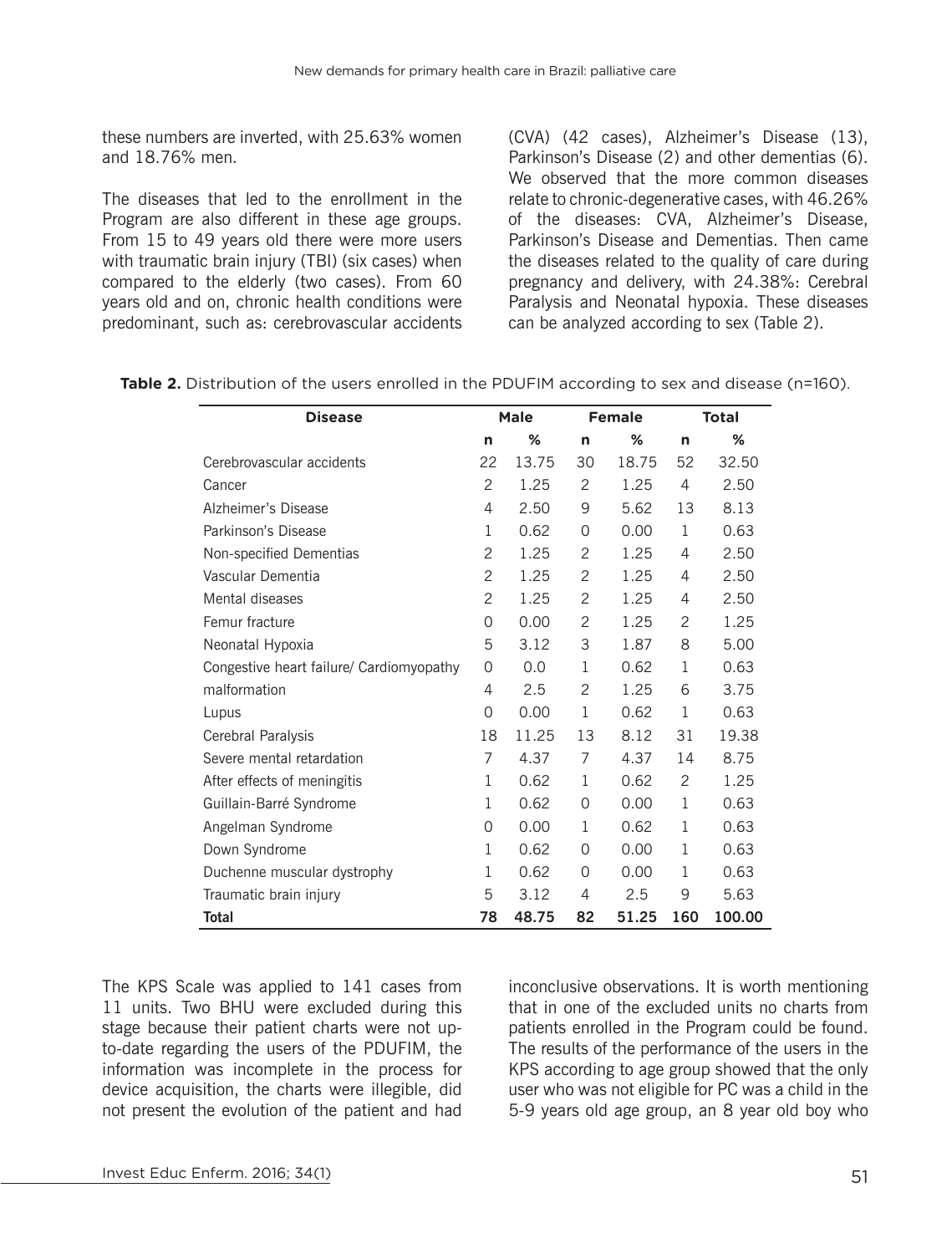suffers from urethral abnormal formation with incontinence, due to neuropathic reflex bladder.

The results are described on Table 3, and the BHU were identified by numbers.

|            | <b>KPS</b> |          | 40    | 50 |       | 60           |      | 70             |      | 80       |      | <b>Total</b> |       |
|------------|------------|----------|-------|----|-------|--------------|------|----------------|------|----------|------|--------------|-------|
| <b>BHU</b> |            | n        | %     | n  | %     | $\mathsf{n}$ | %    | n              | %    | n        | %    | n            | %     |
| 1          |            | 7        | 4.96  | 13 | 9.22  | 0            | 0.00 | 0              | 0.00 | 0        | 0.00 | 20           | 14.18 |
| 2          |            |          | 0.71  | 5  | 3.55  | 2            | 1.42 | 1              | 0.71 | 0        | 0.00 | 9            | 6.38  |
| 3          |            | 5        | 3.55  | 2  | 1.42  | 0            | 0.00 | 0              | 0.00 | 1        | 0.71 | 8            | 5.67  |
| 4          |            | 2        | 1.42  | 8  | 5.67  | 2            | 1.42 | $\mathbf 0$    | 0.00 | 0        | 0.00 | 12           | 8.51  |
| 5          |            | 10       | 3.55  | 26 | 18.44 | 2            | 1.42 | $\mathbf 0$    | 0.00 | 0        | 0.00 | 38           | 26.95 |
| 6          |            | $\Omega$ | 0.00  | 8  | 5.67  | $\mathbf 0$  | 0.00 | 1              | 0.71 | 0        | 0.00 | 9            | 6.38  |
| 7          |            | 2        | 1.42  | 0  | 0.00  | 0            | 0.00 | 0              | 0.00 | 0        | 0.00 | 2            | 1.42  |
| 8          |            | 2        | 1.42  | 3  | 2.13  | $\Omega$     | 0.00 | $\Omega$       | 0.00 | $\Omega$ | 0.00 | 5            | 3.55  |
| 9          |            | 3        | 2.13  | 1  | 0.71  | 1            | 0.71 | $\mathbf 0$    | 0.00 | 0        | 0.00 | 5            | 3.55  |
| 10         |            | 7        | 4.96  | 5  | 3.55  | 1            | 0.71 | $\Omega$       | 0.00 | $\Omega$ | 0.00 | 13           | 9.22  |
| 11         |            | 16       | 11.35 | 4  | 2.84  | 0            | 0.00 | $\overline{0}$ | 0.00 | 0        | 0.00 | 20           | 14.18 |
| Total      |            | 55       | 39.01 | 75 | 53.2  | 8            | 5.67 | $\overline{2}$ | 1.42 | 1        | 0.71 | 141          | 100   |

**Table 3.** Distribution of the users enrolled in the PDUFIM according to BHU and performance in the KPS (n=141).

The results of the application of KPS at 11 of the 13 BHUs surveyed show that over 90% of people registered at the PDIIUF have a performance below 50%. That is, they are patients admissible for PC, who may be incapacitated or, at least, require frequent help, medical care and special care. On the other hand, patients with KPS performance below 70%, that is, with an early indication of PC assistance, comprise 98.28% of users. Table

4 shows the link between the KPS results and the Spanish Red Cross Scale; we emphasize that a large part of the users was in dependency Grade 5 in the Spanish Red Cross Scale. It should be noted that the Spanish Red Cross Scale results were already available in the medical records of users registered at the PDIIUF, because a Grade 4 or 5 classification is a pre-requisite to incorporate the user in the program.

#### **Table 4.** The study population (n=141) according to the Karnofsky performance scale result compared to the Spanish Red Cross dependency scale

|              | <b>Dependency Grade</b> | Grade 3 |       | Grade 4 |        | Grade 5        |        | <b>Total</b> |        |
|--------------|-------------------------|---------|-------|---------|--------|----------------|--------|--------------|--------|
| <b>KPS</b>   |                         | n       | %     | n       | %      | n              | %      | n            | %      |
| 40           |                         |         | 1.82  | 12      | 21.82  | 42             | 76.36  | 55           | 39.00  |
| 50           |                         | 3       | 4.05  | 25      | 33.78  | 46             | 62.16  | 74           | 52.48  |
| 60           |                         |         | 12.50 | 3       | 37.50  | $\overline{4}$ | 50.00  | 8            | 5.67   |
| 70           |                         | 0       | 0.00  | 0       | 0.00   | 2              | 100.00 | 2            | 1.42   |
| 80           |                         | 0       | 0.00  |         | 100.00 | 0              | 0.00   |              | 0.71   |
| <b>Total</b> |                         | 5       | 3.55  | 41      | 29.08  | 94             | 66.67  | 141          | 100.00 |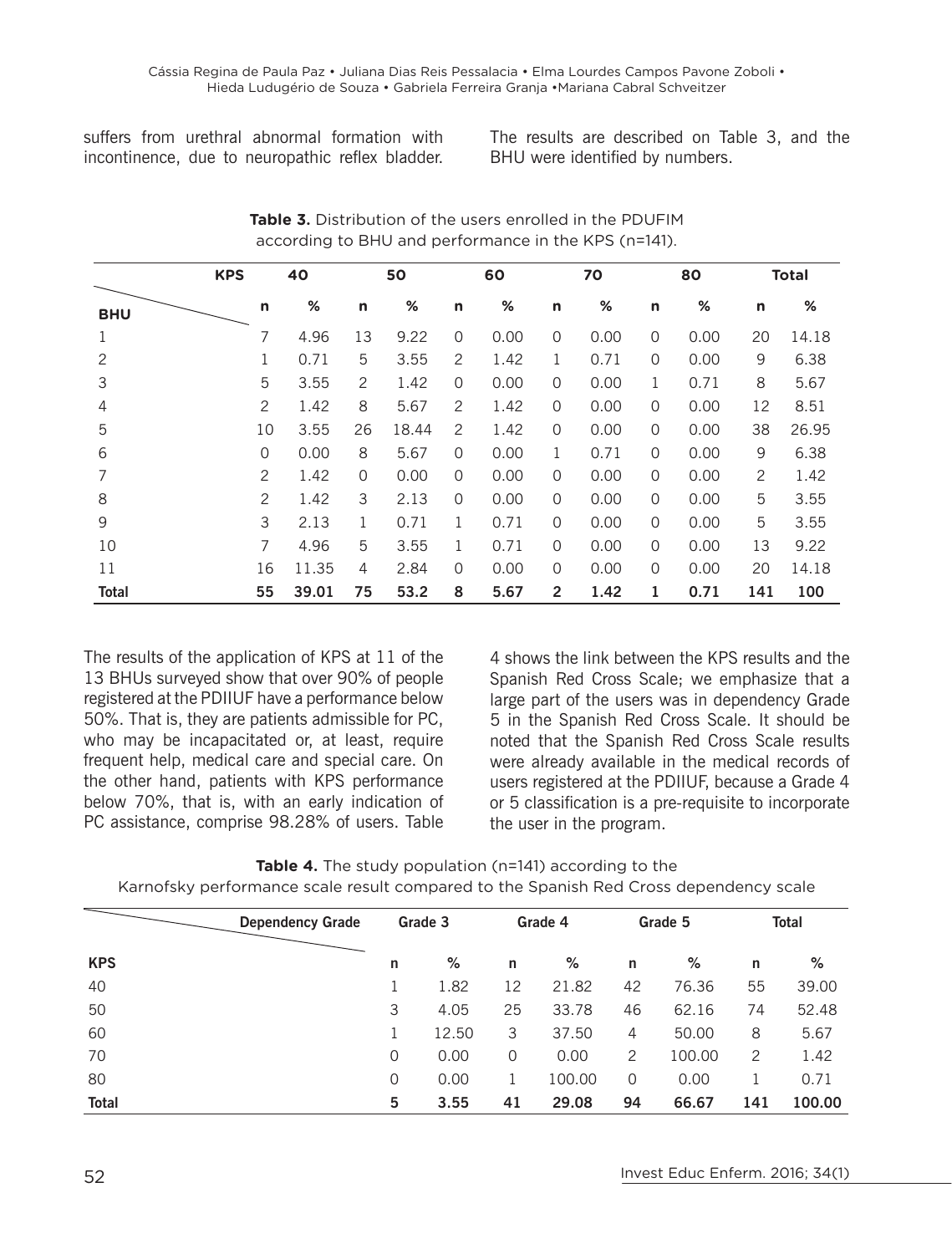# **Discussion**

The results show that the studied population was included in the PDIIUF because they present health conditions with a high grade of dependency to perform daily activities and because they need PC, which shows a high percentage of people undergoing PC in PHC. Assessing the functional capacity has been described as an important tool to evaluate the prognosis of the patient's life. Assessing the capacity for everyday life activities may lead to the recommendation of Palliative Care for patients who are dependent for certain activities, such as patients who have an inability to move, inability to eat, or incontinence.<sup>10</sup> In this study, the following pathologies were identified as the most frequent: CVA, cerebral palsy, mental retardation and severe TBI, followed by Alzheimer's disease, Neonatal hypoxia and malformation. These findings do not correspond to the situation of North Somerset (England), where a study performed with patients undergoing PC identified that the most common causes of death in that population were cancer (28%), heart disease (18%), respiratory disease (15%) and dementia (15%).<sup>12</sup>

The results also suggest that the young adult population was the population most affected by these conditions. This finding is consistent with the results of a European study<sup>2</sup> which identified that in Spain, being less than 85 years old is associated with greater chances of undergoing PC; however, in Italy, the same study identified that being less than 65 years old resulted in lower chances of receiving such care. The findings also do not match the results of a study carried out in North Somerset (England) that identified that 84% were above 70 years old.<sup>12</sup> It is worth stressing that differences were identified in these conditions between young adults and elderly people, with prevalence of acute conditions such as TBI in young adults, and chronic conditions in elderly people, such as CVA, Alzheimer's disease, Parkinson's disease and dementia; this fact matches the results of this study. Such differences between the results of this study and the results of European studies may be associated to the

peculiar characteristics of European countries, which may be regarded as countries with a large number of elderly people.

Regarding sex, this study identified a greater number of women undergoing PC. However, it is worth emphasizing that in the age range from 15 to 49 years, there was a greater number of men than women, and a greater number of women from 60 years on. The results of this study match the results of a study carried out in North Somerset, which, by analyzing the deaths of patients undergoing PC, identified that 46% were men and 54% were women.12 These results match the data from the Brazilian Institute of Geography and Statistics (IBGE) for the region surveyed (Parelheiros), which demonstrate a subtly larger number (50.24%) of women in comparison with the number of men in the region, and a greater number of women above 60 years (2.13%) in comparison with the number of men (1.85%). However, the data show a higher prevalence of women in the age range from 15 to 49 years (28.89%) in comparison with men in this age group  $(28.17\%)$ .<sup>13</sup>

Cancer was not a frequent disease among the studied population. This data is not equivalent to the result of a study conducted in four European countries (Belgium, Italy, Holland, Spain), which has identified that in all countries, except the Netherlands, a cancer diagnosis was a significant predictor for undergoing PC by a specialized team. The authors emphasized the importance of greater attention to patients with other conditions or diseases other than cancer, which end up dying without having access to PC.<sup>2</sup> This finding may be related to the fact that cancer has become a chronic disease, with decrease of mortality and improvements in prospects for treatment and cure. A study<sup>14</sup> pointed out that there is a noticeable drop in deaths from cancer in the South, Southeast and Center-West regions of Brazil, but this drop is only apparent in state capitals: the countryside population rates show a statistically significant increase. This finding matches the result of this study because the city of São Paulo is a major state capital located in the southeast region of the country. Furthermore, comparing these data with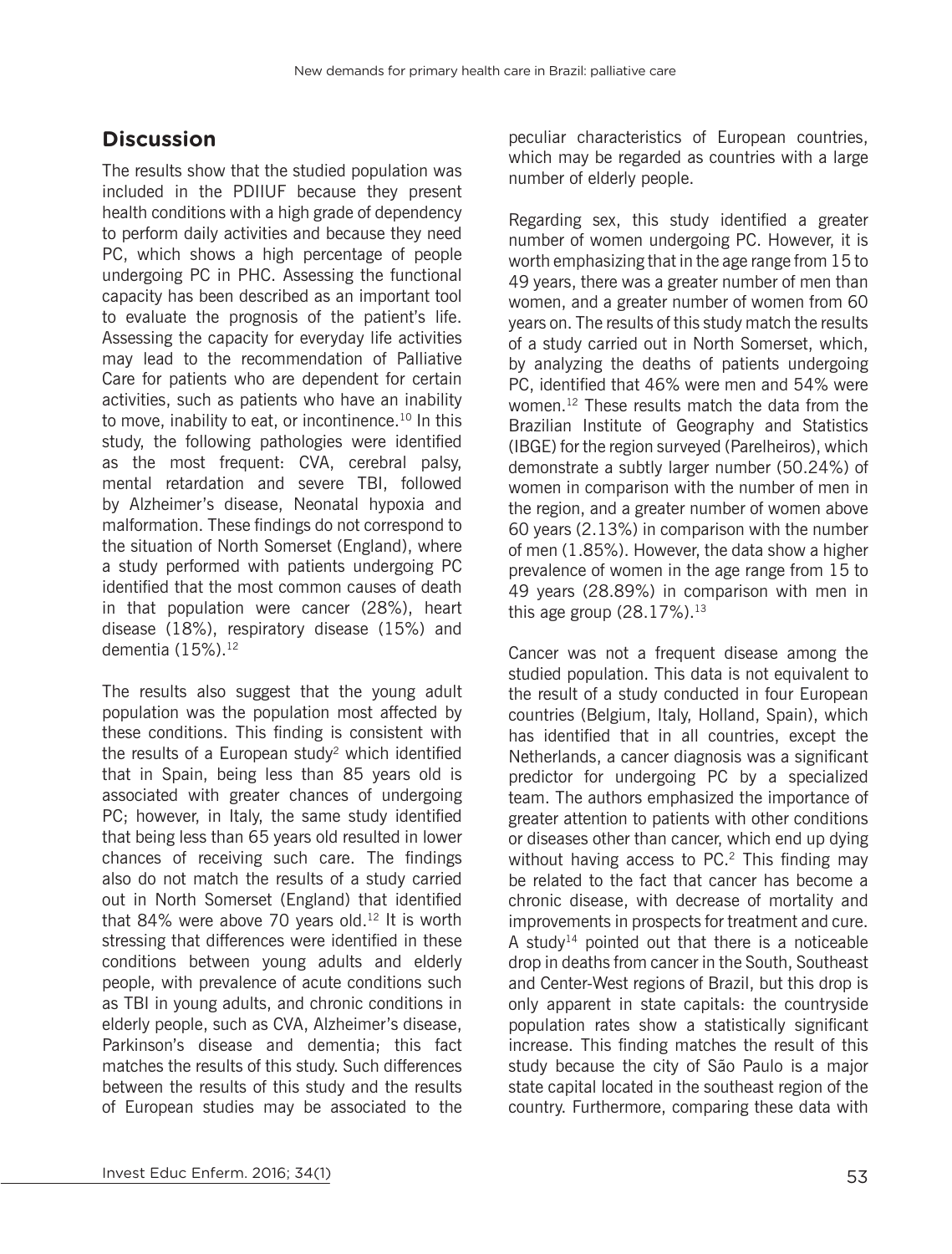causes of death in the municipality of São Paulo, SP, Brazil, in 2011, 14,041 deaths by neoplasms were identified; 1,208 deaths by Alzheimer disease; and 833 deaths by AIDS. In the region of São Paulo that was surveyed (Parelheiros neighborhood), diseases of the circulatory system have the greatest number of deaths, followed by neoplasms and external causes. Therefore, the results of this study do not match the causes of death in the region studied. However, it is worth noting that, in the region studied, secondary care is deficient, which leads to the hypothesis that there is a late diagnosis of cancer and a rapid evolution to death, which would render impossible the recommendation of palliative care.<sup>15</sup>

Still regarding pathologies, younger users have become dependent of care due to cerebral palsy, neonatal hypoxia, malformations and congenital syndromes. A study $6$  carried out with homecare programs in Brazil has identified that the predominant conditions and diseases in children undergoing PC are congenital diseases involving the central nervous system, with a predominance of children between the infant stage and pre-school. The study also identified that all children had similar technological dependencies (gastrostomy and tracheostomy, continuous use drugs and industrialized diet), besides the need for oxygen therapy or noninvasive ventilation. A study<sup>16</sup> showed that these conditions are associated with higher rates of neonatal mortality and that they may indicate inadequacy of obstetric and neonatal care and a lack of impact of intervention programs. Therefore, the still high levels of neonatal mortality in Brazil show the need for a better understanding of the role of assistance in the process of determining health and neonatal morbidity and mortality.

The Karnofsky scale and the Spanish Red Cross Dependency scale showed compatibility when compared, since the most dependent patients (grades 4 and 5 in the Spanish Red Cross dependency scale) also had the worst KPS performance (sum of patients with performance <70%, n=141), comprising, respectively, 96.7% (grade 4) and 97.1% (degree 5) of the study population. This result stresses the importance and applicability of KPS for the early indication of PC assistance. The WHO recommends that the PC should start as early as possible, preferably from the diagnosis of a progressive disease; however, such procedure is not always possible, but it is advisable that all services for patients that can be included should be prepared for PC.<sup>10</sup> This recommendation reinforces the importance of PHC in the early recognition of these needs. However, in spite of the Brazilian policy proposing a model of de-hospitalization, the predominance of the hospitalocentric model for PC is still evident. This model is inappropriate for not considering the home space as a strong ally in this modality of care.7 In general, the domicile is usually the preferred place for PC in the opinion of patients and family, that is, patients usually prefer to go to their homes in the terminal phase of the disease.<sup>1,8</sup> A study<sup>2</sup> carried out in four European countries identified that people who die at home are more prone to receive PC than people who die in other locations, such as the hospital. A study<sup>11</sup> with the objective of identifying the preferential location for death in patients with advanced-stage cancer in seven European countries (England, Flanders, Germany, Italy, the Netherlands, Portugal and Spain) has identified that 51% of patients in Portugal and 84% of patients in the Netherlands reported that they would like to die at home. This trend has driven a greater appreciation for the members of the family, who were strongly encouraged to become family caregivers. These caregivers eventually provide great help with domestic tasks, personal care, activities, medications, relief of symptoms, and emotional and existential support.<sup>17</sup>

It is worth noting that the discourse of humanization of care — reflected in the right to receive care together with the family when faced with a disease diagnosis outside therapeutic possibilities — may conceal a serious problem of therapeutic and assistential discontinuity. By identifying the impossibility of cure, the patient is sent home, without due reference to the PHC unit or other home care service.<sup>3</sup> In the brazilian context, the initiatives focused on home care are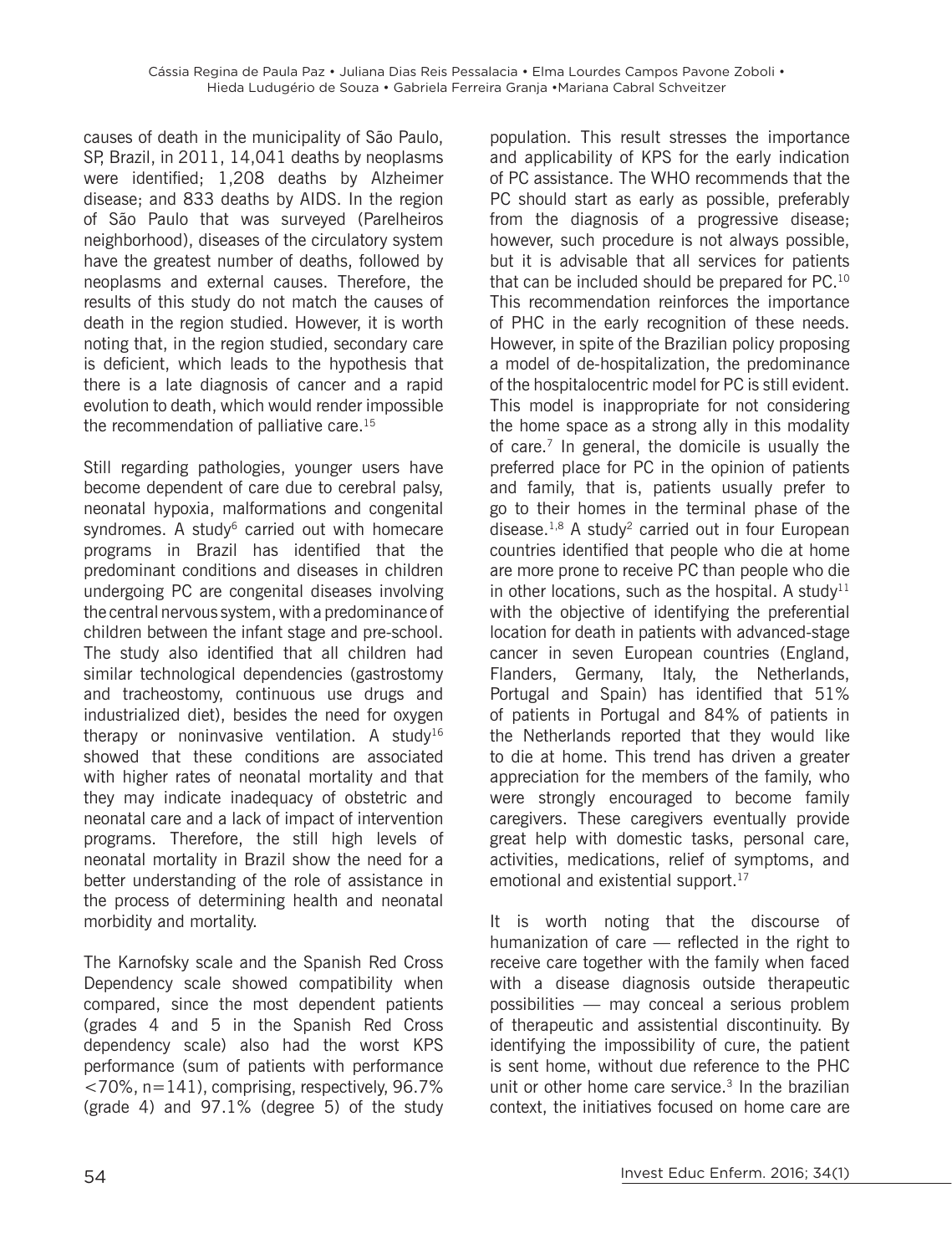not integrated into the PHC services as is the case in Canada and Spain, which have problems in significantly lower proportion than Brazil regarding funding, criteria for inclusion in the programs, among others.6 The Brazilian programs focused on domiciliary assistance face difficulties of financing, maintenance, reference and counterreference and intersectoriality. Such problems are a consequence of the lack of connection of these programs with the PHC, where the health system works in the opposite way: in the direction of high complexity for primary care.<sup>6</sup>

It is known that the PHC plays a fundamental role in the continued care to chronic patients or patients undergoing palliative care, and their relatives, as indicated by the WHO, being the basis for the reference and counter-reference system, ensuring the integration of the continuity of care in the other levels of care. $6$  A study with the objective of describing the difficulties of using PC in children at home stressed the importance of planning programs that have the prerequisite of achieving continuous care, avoiding disruptions in care, which shows the commitment of managers with the protection of patients and their family. The study also points out that the planning of a national PC policy must consider the organization of services with full-time actions every day of the week.18

Thus, the lack of organization and incorporation of PC to PHC causes harm to patients undergoing PC and their relatives, since studies $17,18$  have demonstrated a strong overload on the relatives and caregivers of these patients. A study<sup>7</sup> carried out in Germany, with the objective of identifying the difficulties experienced by caregivers of patients with malignant brain tumor, identified that 59% of families receive no support for home care and that, as a result, 33% showed increased risk of psychosomatic problems, 45% had anxiety, and 33% had an increase in depression levels. The study also demonstrated that the caregiver's quality of life was strongly affected by the difficulties in home care. The professionals who provide medical assistance in hospitals must integrate with the home care team. $1,7$  Therefore, an important point to be considered is the need

of identifying and providing support and training to the patient's unpaid caregivers, that is, family and friends. It is important to point out the role of the nurse as a member of the PHC health team in providing support to the patients and their family. The ability to establish a bond and the proximity of these professionals with the people who receive care are strong points of the work with patients and family members in palliative care. Due to the proximity with the family, this professional realizes new possibilities of caring and learns new paths of healthcare assistance.<sup>8</sup> Therefore, the empowerment of chronic patients and their caregivers should be assumed as the new role of PHC nurses, so that they can assume their responsibility in the context of home care.<sup>19</sup>

In the face of the current context of an aging population, there is an increasing need of structuring the health systems to absorb the health demands of the population with quality, considering a restricted budget context. It is crucial to organize care models that include endof-life care in a structured form and that prioritize, both from the moral and operational point of view, protecting and not abandoning these patients. 1 Therefore, the inclusion of PC in PHC implies the implementation of some actions according to the predicted solvability for this level of care and the coordination of user care, respecting the principles of the WHO and the guarantee of completeness through the organization of the Healthcare Network (HN). Completeness, one of the doctrinal principles of the Brazilian Single Health System (SUS), embraces, doubtlessly, the needs of PC and extends the spectrum of services and actions involved in this assistance. Decree 4,279/2010, from the Brazilian Ministry of Health, specifies the guidelines for the structuring of the HN from the principle of completeness. The HN is defined as organizational arrangements of actions and health services, with different technological densities, integrated through technical, logistical and managerial support systems in order to ensure the completeness of care. It is proposed as a strategy to overcome the fragmentation of care and management, in order to improve the politicalinstitutional operation of SUS and guarantee for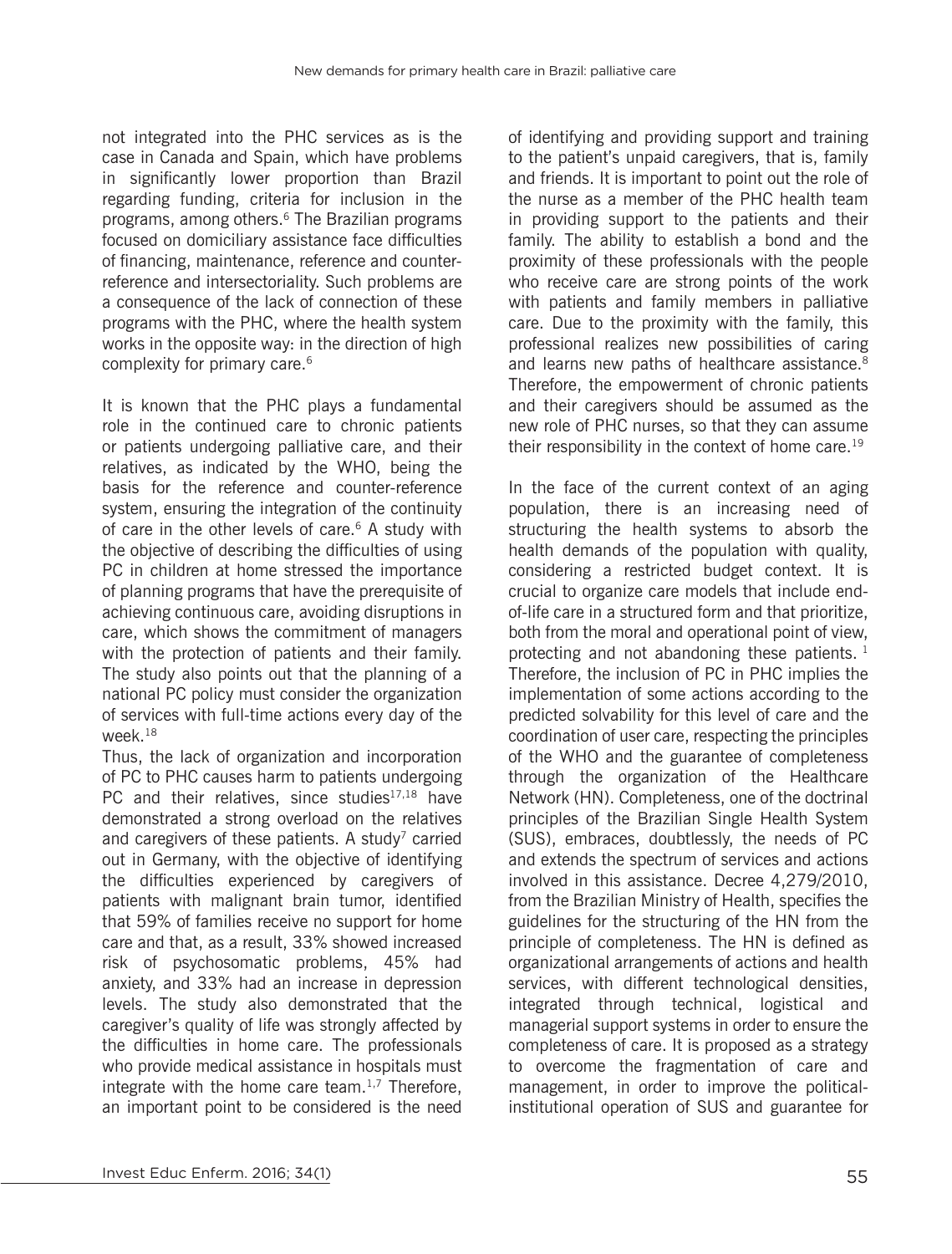the users the set of actions and services that they need, with effectiveness and efficiency.<sup>20</sup>

The network proposals to support public policies can be a solution to the fundamental problem of SUS: restoring the coherence between the health situation, where there is a strong predominance of chronic conditions, and the health care system. This redevelopment, however, requires profound changes to overcome the current fragmented system. In Brazil, the theme of the HNs is still recent and there are few experiences reported or robust assessments. However, case studies indicate that HNs, similarly to developed countries, can have a significant impact on levels of health.<sup>21</sup> In face of this epidemiological context, there is a huge challenge for the management of the Brazilian Single Health System: creating governance mechanisms that allow a complete care for chronic diseases, such as the situations needing palliative care. The PHC has the task of organizing this network care and promoting communication with the other points of attention.

The characterization of users eligible for PC from the PHC further stresses the importance of keeping the records of patients with chronic conditions always updated and accessible to professionals as an information system that includes all the information on the users, from PHC to hospitalization situations. In order to plan the offer of services, it is necessary to know for sure the needs, where they are allocated and what resources are available. Finally, and in addition to the sharing of information, the study demonstrates the urgent need of organizing the network services, with appropriate communication and a commitment of the parties involved, in order to provide complete, shared and humanized care. It is also important to emphasize the need of carrying out more comprehensive studies focused on the PC at PHC, because of the insufficiency of studies focused on the identification of the population and because this study has the limitation of being carried out with a small population (population serviced at the PDIIUF), a limitation that is a characteristic of case studies.

## **References**

- 1. Floriani CA, Schramm FR. Desafios morais e operacionais da inclusão dos cuidados paliativos na rede de atenção básica. Cad Saúde Pública. 2007; 23(9):2072-80.
- 2. Pivodic L, Pardon K, Van den Block L, Van Casteren V, Miccinesi G, Donker GA, et al. Palliative care service use in four European countries: a crossnational retrospective study via representative networks of general practitioners. PLoS One. 2013; 8(12):e84440.
- 3. Queiroz AHAB, Pontes RJS, Souza AMA, Rodrigues TB. Percepção de familiares e profissionais de saúde sobre os cuidados no final da vida no âmbito da atenção primária à saúde. Ciênc Saúde Coletiva. 2013; 18(9):2615-23.
- 4. Luckett T, Phillips J, Agar M, Virdun C, Green A, Davidson PM. Elements of effective palliative care models: a rapid review. BMC Health Serv Res. 2014;14:136.
- 5. Silva MM, Moreira MC, Leite JL, Erdmann AL. O trabalho noturno da enfermagem no cuidado paliativo oncológico. Rev. Latino-Am. Enfermagem. 2013; 21(3):773-9.
- 6. Rabello CAFG, Rodrigues PHA. Saúde da família e cuidados paliativos infantis: ouvindo os familiares de crianças dependentes de tecnologia. Ciênc Saúde Coletiva. 2010; 15(Supl 2):3157-66.
- 7. Wasner PP, Borasio GD. Psychosocial Care for the Caregivers of Primary Malignant Brain Tumor Patients. J Soc Work End Life Palliat Care. 2013; 9:74-95.
- 8. Baliza MF, Bousso RS, Spineli VMCD, Silva L, Poles K. Palliative care in the home: perceptions of nurses in the Family Health Strategy. Acta Paul Enferm. 2012; 25(spe2):13-8.
- 9. OMS Organização Mundial da Saúde. How many people at the end of life are in need of palliative care worldwide? In: WPCA – Worldwide Palliative Care Alliance. Global Atlas of Palliative Care at the end of life. Londres: WPCA; 2014.
- 10. Academia Nacional de Cuidados Paliativos. Manual de cuidados paliativos. 2ª ed. Rio de Janeiro: Diagraphic; 2012. Available from: file:///D:/ PERFIL/Downloads/09-09-2013 Manual%20 de%20cuidados%20paliativos\_ANCP%20(5).pdf